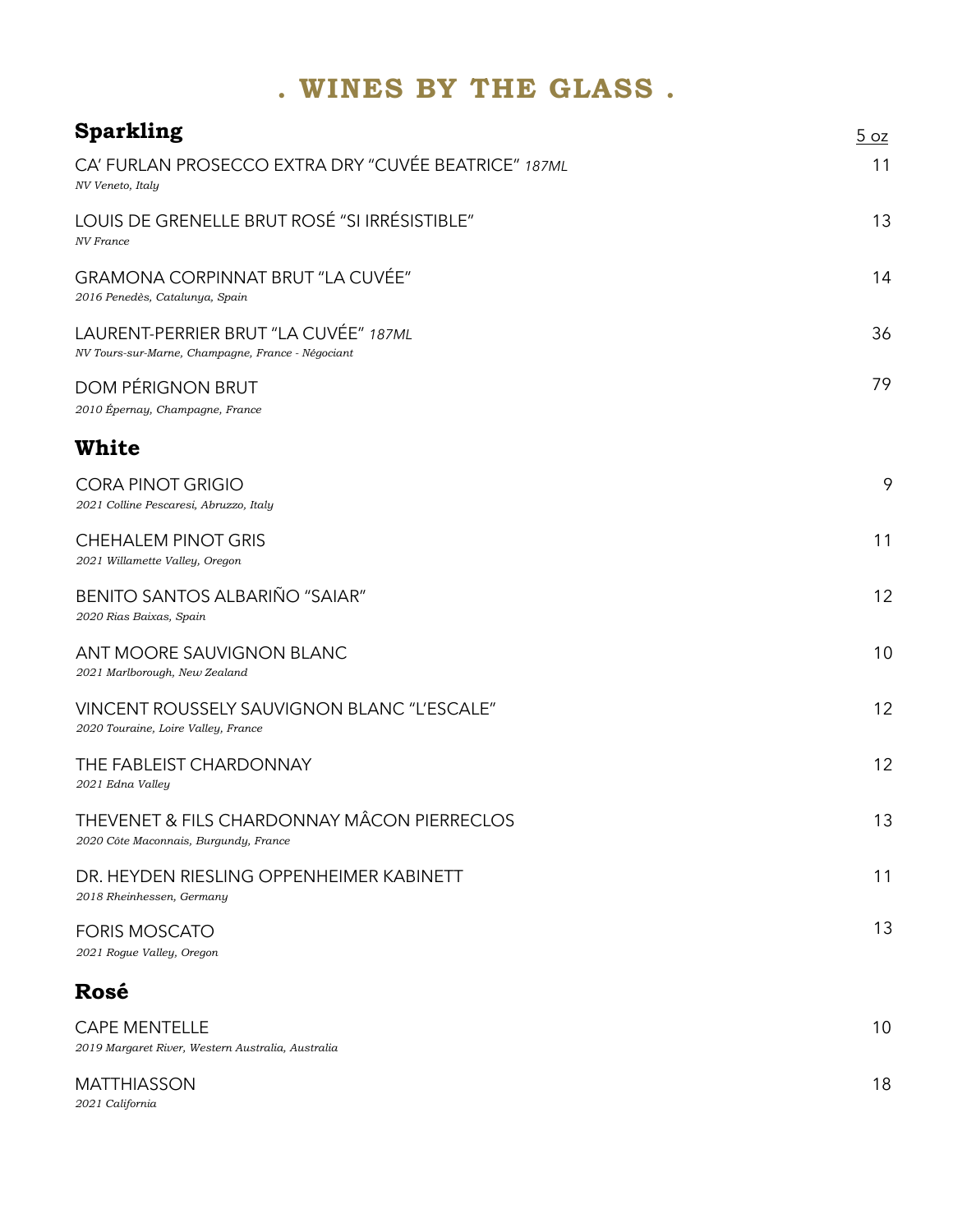### **. WINES BY THE GLASS .**

| Red                                                                                                   | 3 oz   5 oz |
|-------------------------------------------------------------------------------------------------------|-------------|
| <b>BLOODROOT PINOT NOIR</b><br>2019 Sonoma County                                                     | 13          |
| AU BON CLIMAT PINOT NOIR<br>2020 Santa Barbara County                                                 | 16          |
| COLENE CLEMENS PINOT NOIR   DOPP CREEK VINEYARD<br>2019 Chehalem Mountains, Willamette Valley, Oregon | 21          |
| <b>SOLROOM RED BLEND</b><br>NV California                                                             | 10          |
| CHÂTEAU MOULIN DES GRAVES<br>2018 Saint-Émilion, Bordeaux, France                                     | 15          |
| <b>TOSO ESTATE MALBEC</b><br>2020 Mendoza, Argentina                                                  | 9           |
| <b>DUCKHORN MERLOT</b><br>2018 Napa Valley                                                            | 15 25       |
| PEDRONCELLI CABERNET SAUVIGNON "THREE VINEYARDS"<br>2019 Dry Creek Valley                             | 13          |
| CAIN RED BLEND "CUVÉE NV17"<br>NV Napa Valley                                                         | 15 25       |
| CAYMUS CABERNET SAUVIGNON<br>2019 Napa Valley                                                         | 25 40       |
| DOMAINE LAFAGE GRENACHE "CUVÉE NICOLAS"<br>2019 Côtes Catalanes, Languedoc-Roussillon, France         | 13          |
| <b>BEDROCK ZINFANDEL "OLD VINE"</b><br>2020 California                                                | 16          |
| <b>Fortified Wines</b>                                                                                | 3 oz        |
| <b>WARRE'S LATE BOTTLED VINTAGE PORT</b><br>2008 Porto, Portugal                                      | 14          |
| BROADBENT 10 YEAR OLD MALMSEY MADEIRA<br>NV Madeira, Portugal                                         | 11          |
| <b>BROADBENT 10 YEAR OLD TAWNY PORT</b><br>NV Porto, Portugal                                         | 12          |
| DOW'S 20 YEAR OLD TAWNY PORT<br>NV Porto, Portugal                                                    | 22          |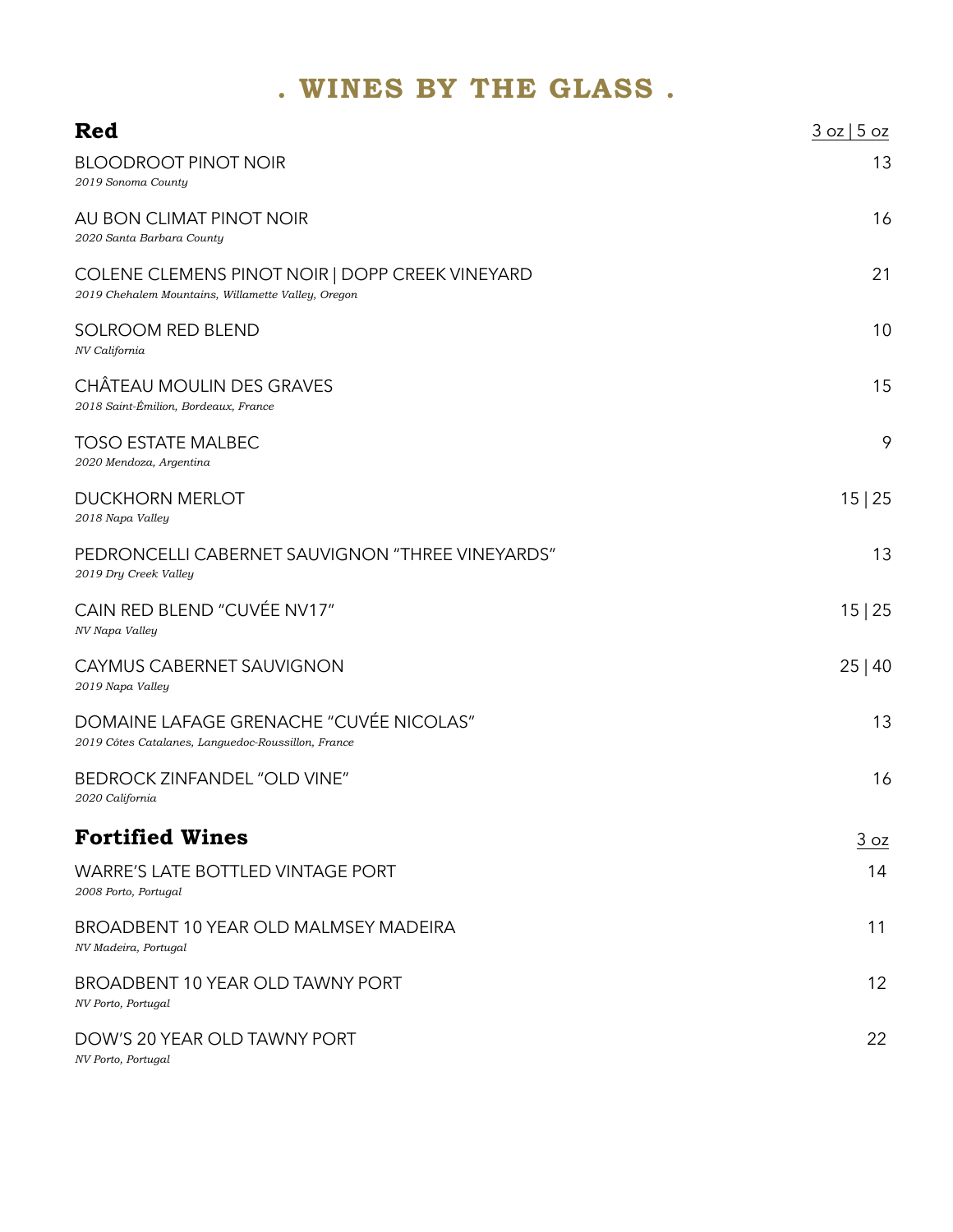| <b>Sparkling</b>                                                                                                                                 | <b>Bottle</b> |
|--------------------------------------------------------------------------------------------------------------------------------------------------|---------------|
| LOUIS DE GRENELLE BRUT ROSÉ "SI IRRÉSISTIBLE"<br>NV France                                                                                       | 52            |
| GRAMONA CORPINNAT BRUT "LA CUVÉE"<br>2016 Penedès, Catalunya, Spain                                                                              | 56            |
| CHRISTOPH HOCH PÉT-NAT "ROSÉ RURALE"<br>NV Austria                                                                                               | 64            |
| <b>SCHRAMSBERG BLANC DE BLANCS</b><br>2015 North Coast                                                                                           | 96            |
| <b>GENEVIEVE BLANC DE BLANCS ZERO DOSAGE</b><br>2015 South Africa - Méthode Cap Classique                                                        | 105           |
| SCHRAMSBERG "J. SCHRAM" ROSÉ<br>2012 North Coast                                                                                                 | 266           |
| Champagne                                                                                                                                        |               |
| <b>CHARLES ORBAN BLANC DE NOIRS</b><br>NV Troissy, Vallée de la Marne Rive Gauche, Champagne, France - Grower                                    | 97            |
| PIERRE MONCUIT BLANC DE BLANCS<br>NV Le Mesnil-sur-Oger, Côte des Blancs, Champagne, France - Grower                                             | 136           |
| BÉRÊCHE ET FILS BRUT RÉSERVE<br>NV Grande Montagne de Reims, Champagne, France - Grower                                                          | 142           |
| <b>GUY LARMANDIER BRUT ZERO PREMIER CRU</b><br>NV Vertus, Côte des Blancs, Champagne, France - Grower                                            | 148           |
| MOUSSÉ FILS BLANC DE NOIRS DÉGORGEMENT TARDIF "L'EXTRA OR PÉRPETUELLE"<br>NV Cuisles, Vallée de la Marne Rive Droite, Champagne, France - Grower | 150           |
| CHARTOGNE-TAILLET BRUT "CUVÉE SAINTE ANNE"<br>NV Merfy, Montagne de Reims, Champagne, France - Grower                                            | 152           |
| VOUETTE ET SORBÉE BRUT NATURE "FIDÈLE"<br>NV Buxières-sur-Acre, Côte des Bar, Champagne, France - Grower                                         | 175           |
| RUINART BRUT ROSÉ<br>NV Reims, Champagne, France                                                                                                 | 190           |
| DOM PÉRIGNON BRUT<br>2010 Épernay, Champagne, France                                                                                             | 399           |
| <b>KRUG BRUT VINTAGE</b><br>2004 Reims, Champagne, France                                                                                        | 624           |
| <b>Sauvignon Blanc</b>                                                                                                                           |               |
| <b>ANT MOORE</b><br>2021 Marlborough, New Zealand                                                                                                | 40            |
| VINCENT ROUSSELY TOURAINE "L'ESCALE"<br>2020 Touraine, Loire Valley, France                                                                      | 48            |
| ROGER NEVEU SANCERRE "CÔTE DES EMBOUFFANTS"<br>2019 Sancerre, Loire Valley, France                                                               | 76            |
| <b>MASSICAN</b><br>2019 Napa Valley                                                                                                              | 80            |
| CLAUDE RIFFAULT SANCERRE "LES BOUCAUDS"<br>2020 Sancerre, Loire Valley, France                                                                   | 88            |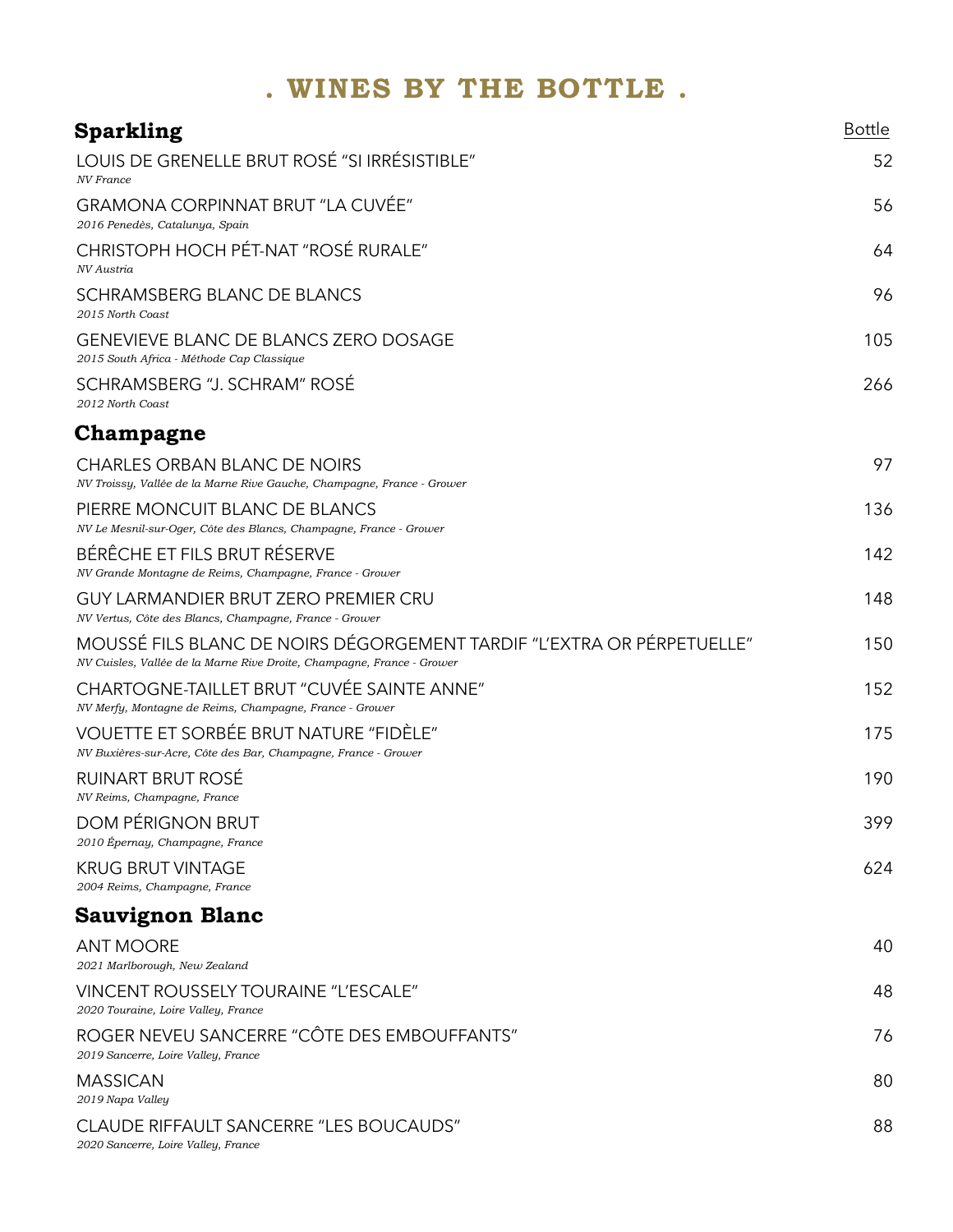| Chardonnay                                                                                                   | <b>Bottle</b> |
|--------------------------------------------------------------------------------------------------------------|---------------|
| THE FABLEIST<br>2021 Edna Valley                                                                             | 48            |
| <b>THEVENET &amp; FILS MÂCON PIERRECLOS</b><br>2020 Côte Maconnais, Burgundy, France                         | 52            |
| <b>MORGAN "METALLICO"</b><br>2019 Santa Lucia Highlands                                                      | 56            |
| <b>BENNETT VALLEY CELLARS</b><br>2020 Bennett Valley                                                         | 68            |
| <b>GOLDEN CLUSTER "NOBURG"</b><br>2018 Willamette Valley, Oregon                                             | 76            |
| MATTHIASSON   LINDA VISTA VINEYARD<br>2020 Napa Valley                                                       | 92            |
| <b>ROMBAUER</b><br>2018 Carneros                                                                             | 120           |
| <b>FAR NIENTE</b><br>2016 Napa Valley                                                                        | 127           |
| DOMAINE LEFLAIVE MÂCON-VERZÉ "LES CHÊNES"<br>2018 Côte Maconnais, Burgundy, France                           | 149           |
| Pinot Grigio & Pinot Gris                                                                                    |               |
| <b>CORA PINOT GRIGIO</b><br>2021 Colline Pescaresi, Abruzzo, Italy                                           | 36            |
| <b>CHEHALEM PINOT GRIS</b><br>2021 Willamette Valley, Oregon                                                 | 44            |
| KING ESTATE PINOT GRIS "DOMAINE"<br>2019 Willamette Valley, Oregon                                           | 76            |
| Riesling                                                                                                     |               |
| DR. HEYDEN OPPENHEIMER KABINETT<br>2020 Rheinhessen, Germany                                                 | 42            |
| RIESLINGFREAK "NO. 44"<br>2020 Eden Valley, South Australia, Australia                                       | 45            |
| SLEIGHT OF HAND "THE MAGICIAN"   EVERGREEN VINEYARD<br>2021 Ancient Lakes of the Columbia Valley, Washington | 80            |
| <b>Other Whites</b>                                                                                          |               |
| <b>HUGEL "GENTIL"</b><br>2018 Alsace, France                                                                 | 40            |
| <b>BENITO SANTOS ALBARIÑO "SAIAR"</b><br>2020 Rias Baixas, Spain                                             | 48            |
| <b>GRAMERCY CELLARS PICPOUL</b><br>2020 Walla Walla Valley, Washington                                       | 52            |
| CIECK ERBALUCE DI CALUSO<br>2020 Piedmont, Italy                                                             | 56            |
| CONSTANTIA UITSIG SÉMILLON<br>2018 Constantia, Western Cape, South Africa                                    | 75            |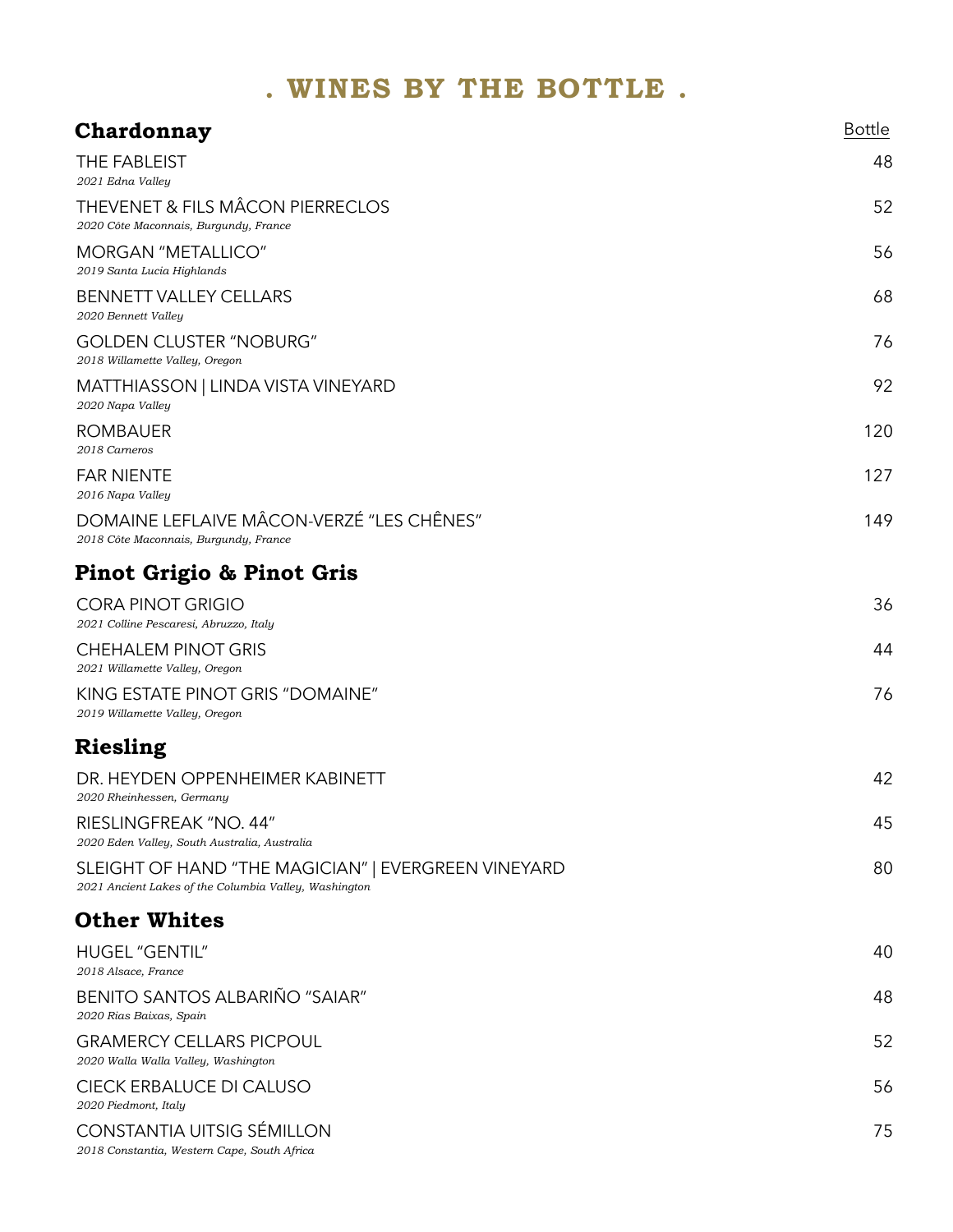| Rosé                                                                                                  | <b>Bottle</b> |
|-------------------------------------------------------------------------------------------------------|---------------|
| <b>CAPE MENTELLE</b>                                                                                  | 40            |
| 2019 Margaret River, Western Australia, Australia                                                     |               |
| <b>MATTHIASSON</b><br>2021 California                                                                 | 72            |
| Pinot Noir   Imported & Domestic                                                                      |               |
| <b>BLOODROOT</b><br>2019 Sonoma County                                                                | 60            |
| PRESQU'ILE<br>2020 Santa Barbara County                                                               | 60            |
| AU BON CLIMAT<br>2020 Santa Barbara County                                                            | 64            |
| DOMAINE VAUDOISEY CREUSEFOND BOURGOGNE CÔTE D'OR<br>2018 Côte d'Or, Burgundy, France                  | 74            |
| COLENE CLEMENS   DOPP CREEK VINEYARD<br>2019 Chehalem Mountains, Willamette Valley, Oregon            | 96            |
| LINGUA FRANCA "AVNI"<br>2018 Eola-Amity Hills, Willamette Valley, Oregon                              | 96            |
| DOMAINE GILLE CÔTES DE NUITS VILLAGES<br>2018 Côtes de Nuits, Côtes d'Or, Burgundy, France            | 97            |
| THE BONELINE "WAI-ITI"<br>2017 Waipara Valley, New Zealand                                            | 104           |
| <b>ALESIA</b><br>2017 Santa Cruz Mountains                                                            | 110           |
| <b>EYRIE "ESTATE"</b><br>2017 Dundee Hills, Willamette Valley, Oregon                                 | 112           |
| R. STUART & CO.   HIRSCHY VINEYARD<br>2015 Yamhill-Carlton, Willamette Valley, Oregon                 | 116           |
| PEAY VINEYARDS "AMA"<br>2016 Sonoma Coast                                                             | 139           |
| ROBERT SINSKEY VINEYARDS<br>2016 Carneros                                                             | 144           |
| TWOMEY<br>2016 Russian River Valley                                                                   | 156           |
| <b>BEAUX FRÈRES</b><br>2019 Willamette Valley, Oregon                                                 | 184           |
| DOMAINE DUJAC MOREY-SAINT-DENIS<br>2019 Morey-Saint-Denis, Côte de Nuits, Côte d'Or, Burgundy, France | 245           |
| Cabernet Sauvignon & Associated Blends   Domestic                                                     |               |
| <b>LOVELY CREATURES</b><br>2020 Western Cape, South Africa                                            | 48            |
| PEDRONCELLI "THREE VINEYARDS"<br>2019 Dry Creek Valley                                                | 52            |
| ALEXANDER VALLEY VINEYARDS<br>2019 Alexander Valley                                                   | 64            |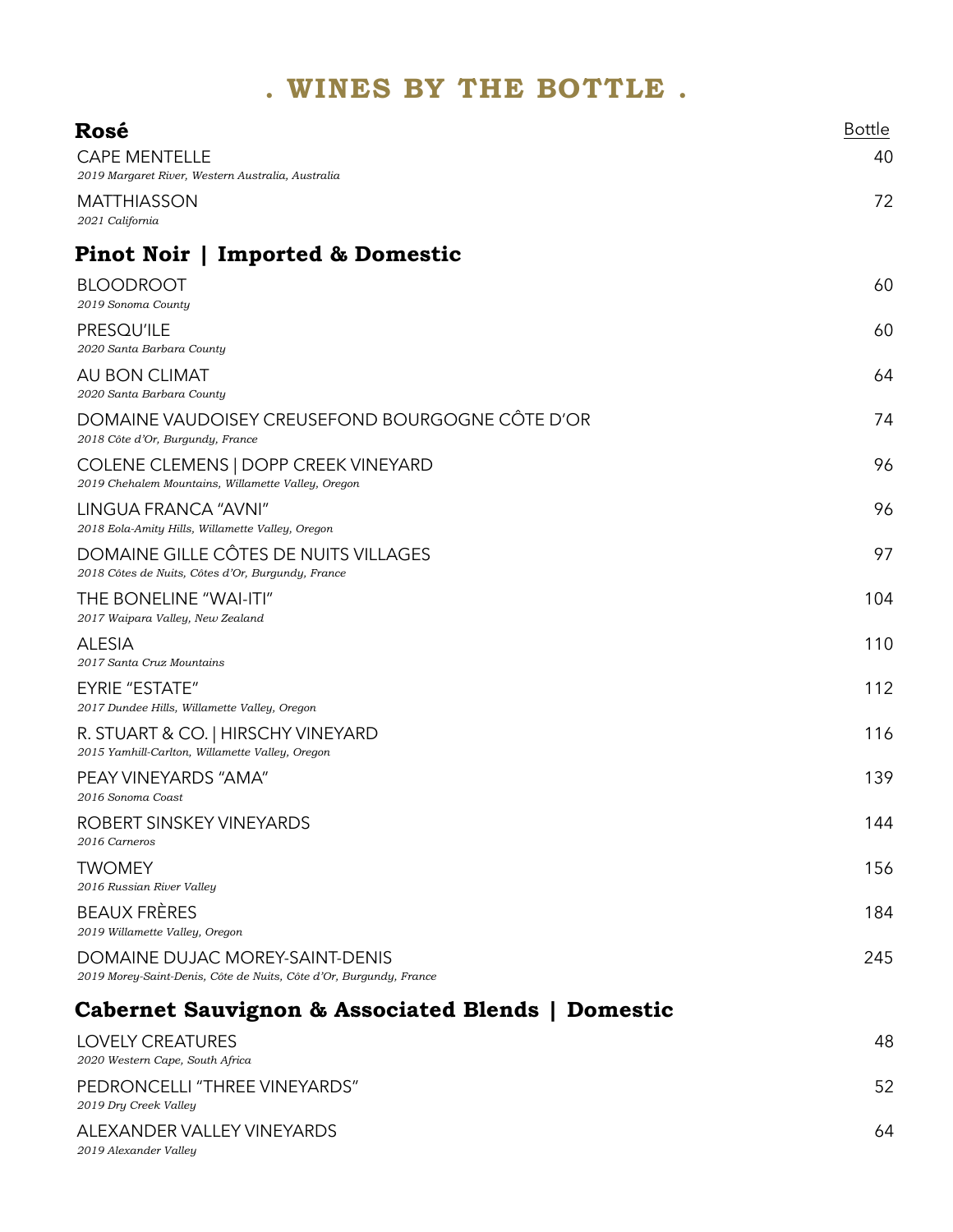| Cabernet Sauvignon & Associated Blends   Domestic, continued                                            | <b>Bottle</b> |
|---------------------------------------------------------------------------------------------------------|---------------|
| <b>OBSIDIAN RIDGE</b><br>2019 Red Hills Lake County                                                     | 80            |
| <b>HALTER RANCH</b><br>2018 Adelaida District, Paso Robles                                              | 80            |
| <b>GRAMERCY CELLARS "LOWER EAST"</b><br>2016 Columbia Valley, Washington                                | 84            |
| CAIN RED BLEND "CUVÉE NV17"<br>NV Napa Valley                                                           | 100           |
| MAÎTRE DE CHAI   GALA MOUNTAIN VINEYARD<br>2019 Napa Valley                                             | 108           |
| TRIONE RED BLEND "HENRY'S BLEND"<br>2016 Alexander Valley                                               | 108           |
| <b>RIDGE "ESTATE"</b><br>2017 Santa Cruz Mountains                                                      | 123           |
| <b>HALL</b><br>2018 Napa Valley                                                                         | 130           |
| CADENCE "CAMERATA"   CARA MIA VINEYARD<br>2017 Red Mountain, Yakima Valley, Columbia Valley, Washington | 135           |
| <b>HEDGES "LA HAUTE CUVÉE"</b><br>2017 Red Mountain, Yakima Valley, Columbia Valley, Washington         | 135           |
| ROBERT SINSKEY VINEYARDS RED BLEND "POV"<br>2015 Carneros                                               | 148           |
| <b>MATTHIASSON</b><br>2017 Napa Valley                                                                  | 150           |
| NEWTON "UNFILTERED"<br>2017 Napa Valley                                                                 | 152           |
| <b>JONATA RED BLEND "FENIX"</b><br>2016 Ballard Canyon, Santa Ynez Valley                               | 154           |
| <b>HEITZ CELLAR</b><br>2015 St. Helena, Napa Valley                                                     | 160           |
| <b>CAYMUS</b><br>2020 Napa Valley                                                                       | 161           |
| <b>CHATEAU MONTELENA</b><br>2018 Napa Valley                                                            | 164           |
| SILVER OAK   ALEXANDER VALLEY<br>2017 Alexander Valley                                                  | 165           |
| <b>JORDAN</b><br>2016 Alexander Valley                                                                  | 168           |
| <b>GROTH</b><br>2019 Oakville, Napa Valley                                                              | 169           |
| <b>OBSIDIAN RIDGE "HALF MILE"</b><br>2019 Red Hills Lake County                                         | 175           |
| STAG'S LEAP WINE CELLARS "ARTEMIS"<br>2018 Napa Valley                                                  | 175           |
| <b>DUNN</b><br>2014 Napa Valley                                                                         | 175           |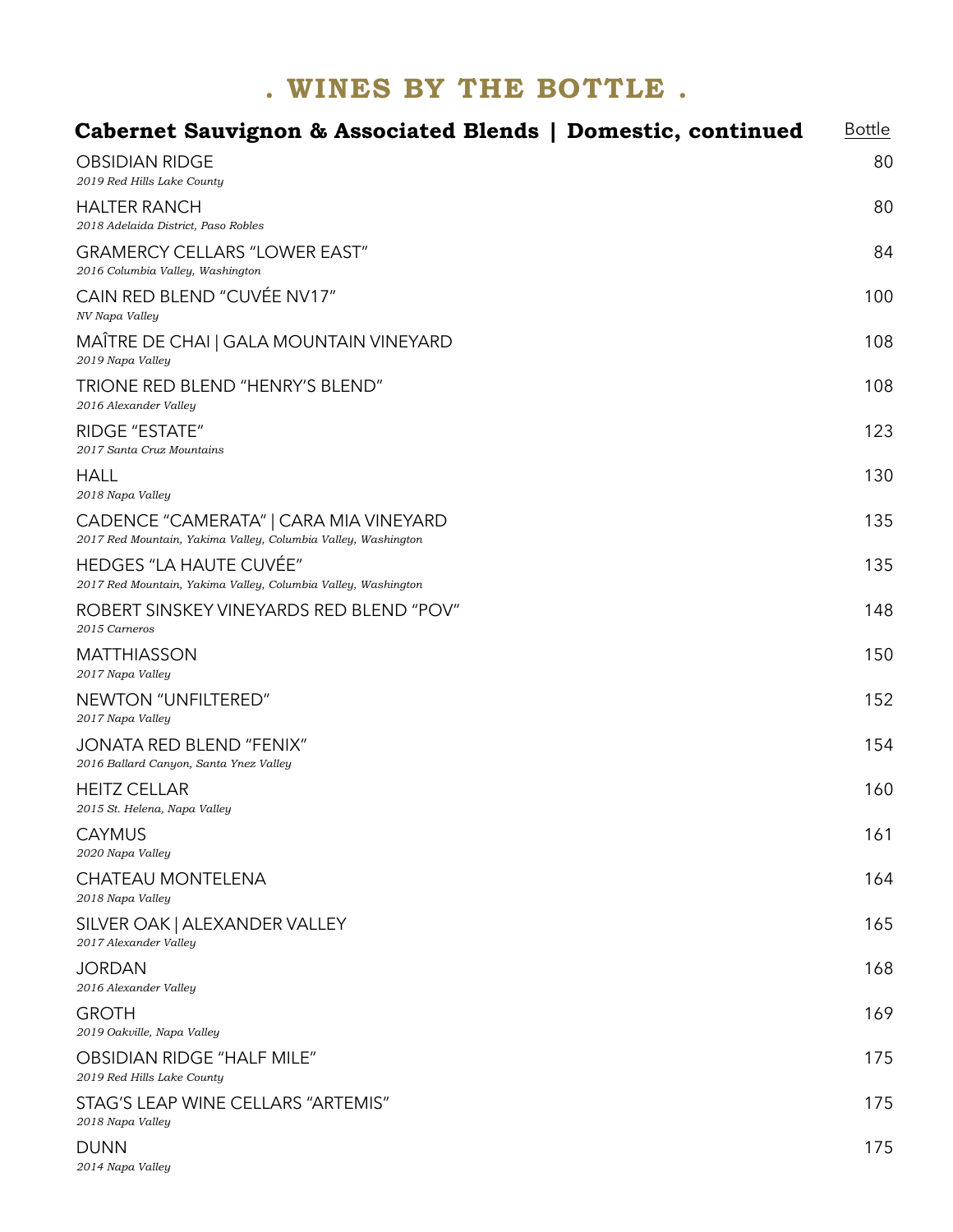| Cabernet Sauvignon & Associated Blends   Domestic, continued                        | <b>Bottle</b> |
|-------------------------------------------------------------------------------------|---------------|
| CATERWAUL   REGUSCI VINEYARD<br>2018 Stag's Leap District, Napa Valley              | 178           |
| <b>JOSEPH PHELPS</b><br>2018 Napa Valley                                            | 180           |
| ASHES & DIAMONDS "NO. 2"   RED HEN VINEYARD<br>2017 Oak Knoll District, Napa Valley | 185           |
| <b>SHAFER "ONE POINT FIVE"</b><br>2018 Stag's Leap District, Napa Valley            | 190           |
| SPOTTSWOODE "LYNDENHURST"<br>2015 Napa Valley                                       | 199           |
| <b>CHAPPELLET</b><br>2019 Napa Valley                                               | 201           |
| SPOTTSWOODE "LYNDENHURST"<br>2016 Napa Valley                                       | 203           |
| SPOTTSWOODE "LYNDENHURST"<br>2017 Napa Valley                                       | 203           |
| <b>CADE</b><br>2016 Howell Mountain, Napa Valley                                    | 204           |
| SPOTTSWOODE "LYNDENHURST"<br>2014 Napa Valley                                       | 205           |
| <b>CAIN FIVE</b><br>2016 Spring Mountain District, Napa Valley                      | 212           |
| SNOWDEN   BROTHERS VINEYARD<br>2018 Napa Valley                                     | 225           |
| <b>MAYACAMAS</b><br>2016 Mount Veeder, Napa Valley                                  | 226           |
| <b>PLUMPJACK</b><br>2015 Oakville, Napa Valley                                      | 237           |
| <b>LARKMEAD</b><br>2017 Napa Valley                                                 | 238           |
| CATERWAUL   CEMETERY VINEYARD<br>2018 St. Helena, Napa Valley                       | 238           |
| <b>GROTH RESERVE</b><br>2013 Oakville, Napa Valley                                  | 239           |
| ROBERT SINSKEY VINEYARDS "SLD"<br>2014 Stag's Leap District, Napa Valley            | 250           |
| <b>OVERTURE RED BLEND</b><br>NV Napa Valley                                         | 260           |
| <b>LA JOTA</b><br>2016 Howell Mountain, Napa Valley                                 | 264           |
| <b>ODETTE</b><br>2018 Stag's Leap District, Napa Valley                             | 284           |
| <b>KATHRYN HALL</b><br>2018 Napa Valley                                             | 341           |
| PULIDO-WALKER   MELANSON VINEYARD<br>2018 St. Helena, Napa Valley                   | 458           |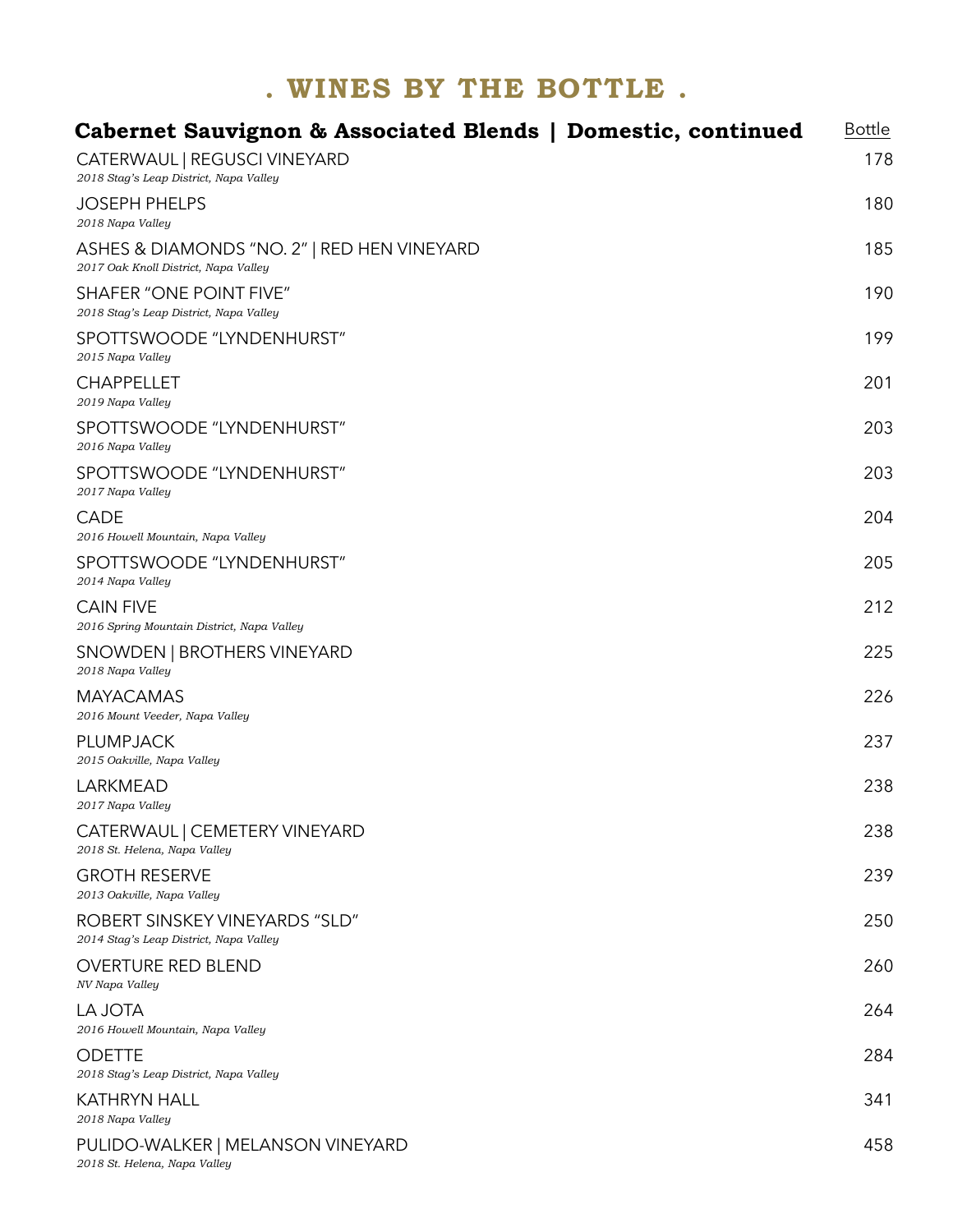| Cabernet Sauvignon & Associated Blends   Domestic, continued                       | <b>Bottle</b> |
|------------------------------------------------------------------------------------|---------------|
| HEITZ CELLAR   MARTHA'S VINEYARD<br>2015 Oakville, Napa Valley                     | 458           |
| <b>CONTINUUM RED BLEND</b><br>2017 Napa Valley                                     | 479           |
| <b>CARDINALE</b><br>2014 Napa Valley                                               | 492           |
| LAIL "J. DANIEL CUVÉE"<br>2018 Napa Valley                                         | 502           |
| DIAMOND CREEK "GRAVELLY MEADOW"<br>2018 Napa Valley                                | 509           |
| DIAMOND CREEK "RED ROCK TERRACE"<br>2018 Napa Valley                               | 509           |
| DIAMOND CREED "VOLCANIC HILL"<br>2018 Napa Valley                                  | 509           |
| <b>JOSEPH PHELPS INSIGNIA</b><br>2016 Napa Valley                                  | 530           |
| <b>SHAFER "HILLSIDE SELECT"</b><br>2016 Stag's Leap District, Napa Valley          | 543           |
| <b>OPUS ONE</b><br>2018 Napa Valley                                                | 628           |
| PAUL HOBBS   BECKSTOFFER TO KALON VINEYARD<br>2012 Oakville, Napa Valley           | 674           |
| PAUL HOBBS   NATHAN COOMBS ESTATE<br>2012 Coombsville, Napa Valley                 | 674           |
| PAUL HOBBS   BECKSTOFFER LAS PIEDRAS VINEYARD<br>2012 St. Helena, Napa Valley      | 674           |
| SCHRADER   BECKSTOFFER TO KALON VINEYARD<br>2015 Oakville, Napa Valley             | 746           |
| <b>Other Red Wines   Domestic</b>                                                  |               |
| <b>SOLROOM RED BLEND</b><br>NV California                                          | 40            |
| <b>BEDROCK ZINFANDEL "OLD VINE"</b><br>2020 California                             | 64            |
| <b>GRAMERCY CELLARS SYRAH "LOWER EAST"</b><br>2017 Columbia Valley, Washington     | 64            |
| DIONYSTIC SYRAH "FOR BRUCE"   DEUX VERT VINEYARD<br>2019 Willamette Valley, Oregon | 68            |
| LOS CHUCHAQUIS RED BLEND "BANDIDO"<br>2020 San Benito County                       | 68            |
| <b>MARTINELLI ZINFANDEL "VIGNETO DI EVO"</b><br>2018 Russian River Valley          | 72            |
| <b>BROC CELLARS VALDIGUIÉ</b><br>2017 Solano County Green Valley                   | 72            |
| MAÎTRE DE CHAI ZINFANDEL   STAMPEDE VINEYARD<br>2020 Clements Hills                | 72            |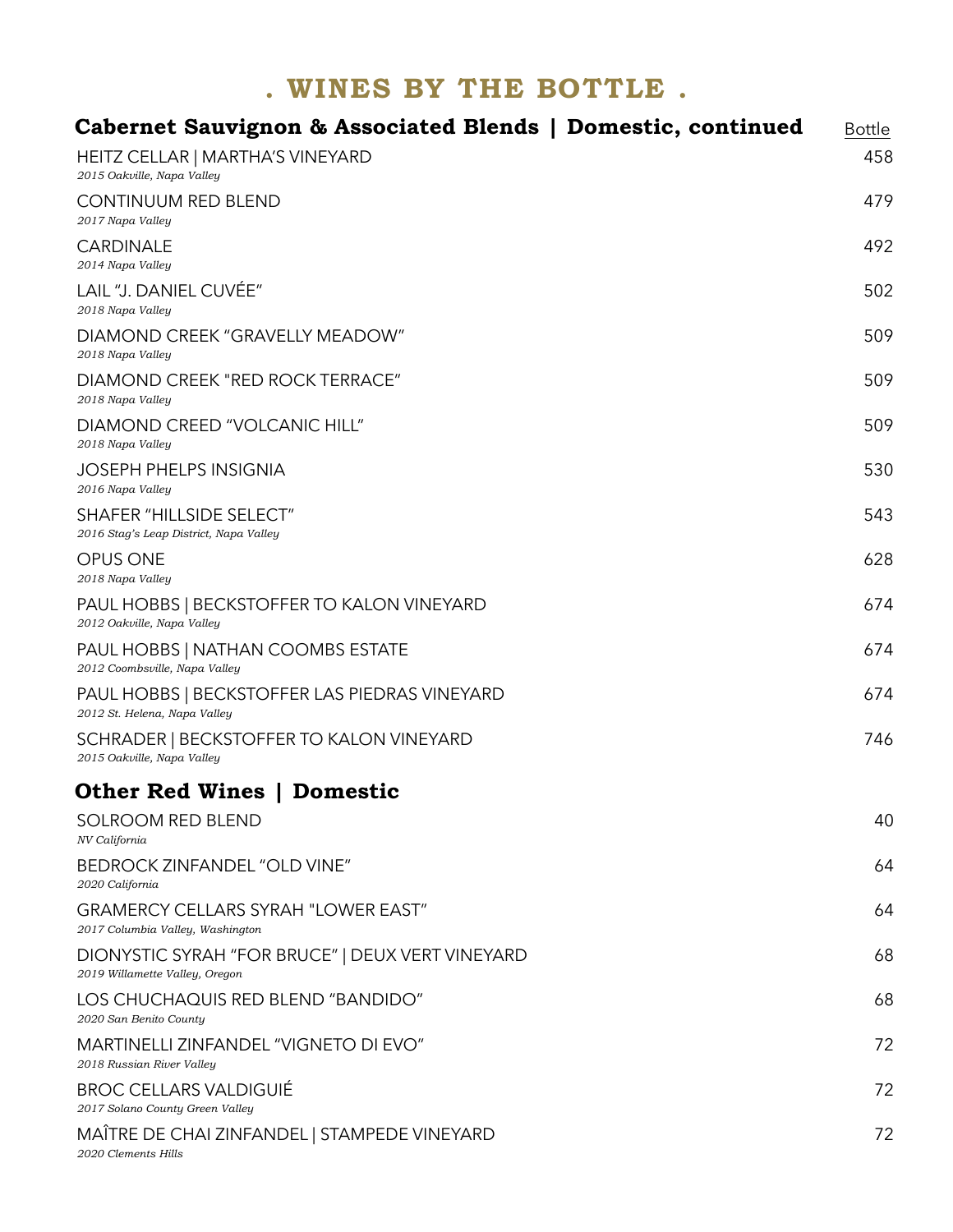| <b>Other Red Wines   Domestic, continued</b>                                                  | <b>Bottle</b> |
|-----------------------------------------------------------------------------------------------|---------------|
| <b>DUCKHORN MERLOT</b><br>2018 Napa Valley                                                    | 80            |
| <b>KEENAN MERLOT</b><br>2017 Napa Valley                                                      | 110           |
| <b>PAX SYRAH "SONOMA HILLSIDES"</b><br>2019 Sonoma County                                     | 120           |
| PEAY VINEYARDS SYRAH "LA BRUMA"<br>2016 Sonoma Coast                                          | 124           |
| RIDGE RED BLEND "LYTTON SPRINGS"<br>2016 Alexander Valley                                     | 128           |
| ASHES & DIAMONDS CABERNET FRANC "NO. 4"<br>2017 Napa Valley                                   | 163           |
| LA JOTA MERLOT<br>2016 Howell Mountain, Napa Valley                                           | 167           |
| CAYUSE SYRAH   CAILLOUX VINEYARD<br>2018 Walla Walla Valley, Washington                       | 212           |
| <b>France   Bordeaux</b>                                                                      |               |
| CHÂTEAU FREYNEAU "CUVÉE TRADITIONNELLE"<br>2016 Bordeaux Supérieur                            | 44            |
| LES CADRANS DE LASSÈGUE<br>2018 Saint-Émilion Grand Cru                                       | 60            |
| CHÂTEAU MOULIN DES GRAVES<br>2018 Saint-Émilion                                               | 60            |
| CHÂTEAU LE PUY "DUC DES NAUVES"<br>2019 France                                                | 78            |
| LA PETITE TOUR DE BESSAN<br>2016 Margaux                                                      | 85            |
| CHÂTEAU HAUT-BEAUSÉJOUR<br>2014 St. Estèphe                                                   | 100           |
| CHÂTEAU LE PUY "EMILIEN"<br>2018 France                                                       | 123           |
| <b>France   Other Reds</b>                                                                    |               |
| CHÂTEAU SAINTE EULALIE MINERVOIS<br>2019 Minervois, Languedoc                                 | 36            |
| JEAN-FRANÇOIS MÉRIEAU GAMAY "LE BOIS JACOU"<br>2019 Touraine, Loire Valley                    | 48            |
| DOMAINE LAFAGE GRENACHE "CUVÉE NICOLAS"<br>2019 Côtes Catalanes, Languedoc-Roussillon, France | 52            |
| DOMAINE GOUR DE CHAULÉ GIGONDAS "CUVÉE TRADITION"<br>2018 Gigondas, Southern Rhône Valley     | 81            |
| CLUSEL-ROCH COTEAUX DU LYONNAIS "GALET"<br>2019 Coteaux du Lyonnais                           | 84            |
| JEAN FOILLARD MORGON "CÔTE DU PY"<br>2019 Morgon, Beaujolais                                  | 107           |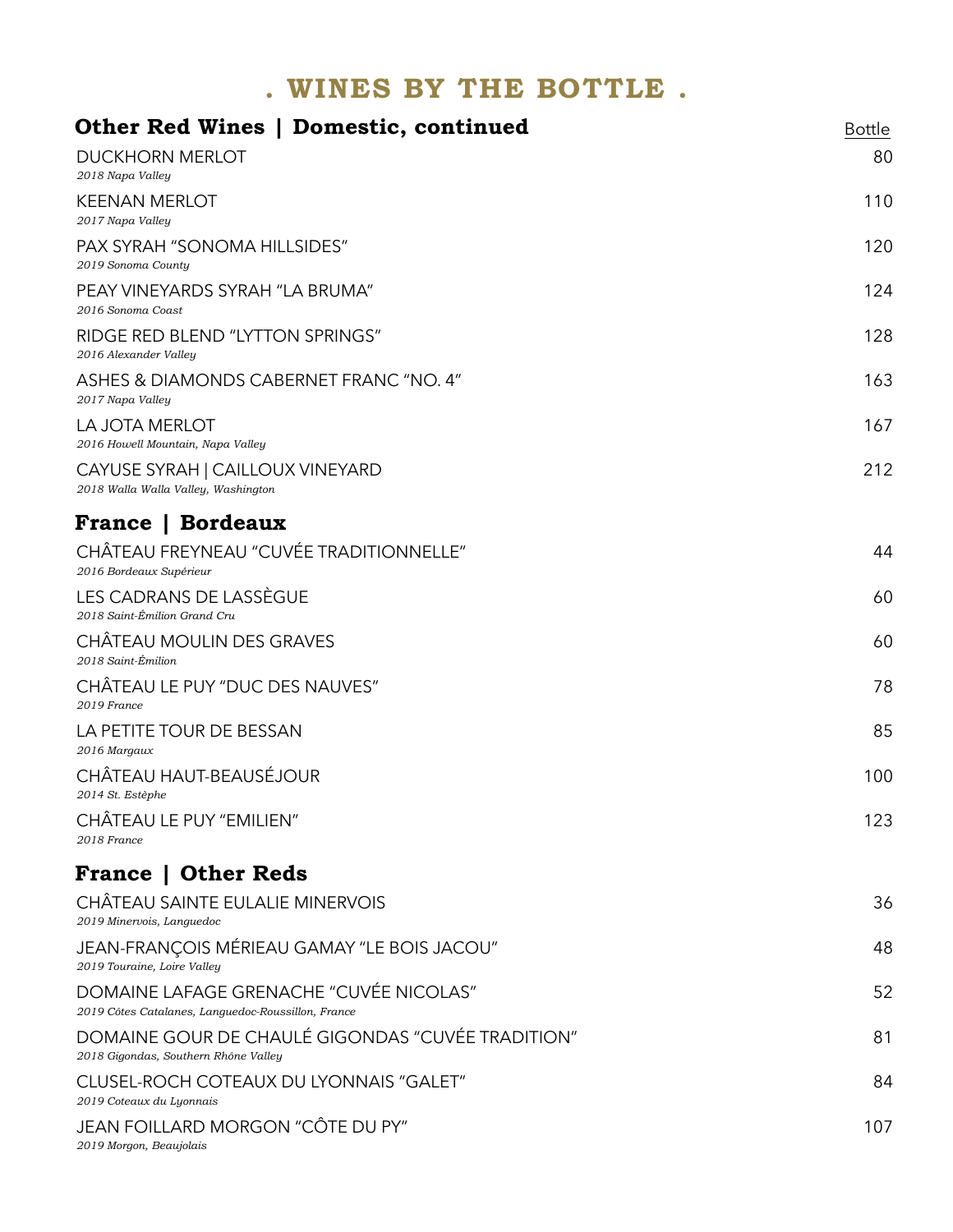| <b>France   Other Reds, continued</b>                                                     | <b>Bottle</b> |
|-------------------------------------------------------------------------------------------|---------------|
| DOMAINE GIRAUD CHÂTEAUNEUF DU PAPE<br>2018 Châteauneuf du Pape, Southern Rhône Valley     | 124           |
| MAS DE DAUMAS GASSAC ROUGE<br>2013 Saint-Guilhem-le-Désert Cité d'Aniane, Languedoc       | 136           |
| DOMAINE DE MARCOUX CHÂTEAUNEUF DU PAPE<br>2018 Châteauneuf du Pape, Southern Rhône Valley | 139           |
| <b>JEAN-LOUIS CHAVE HERMITAGE "FARCONNET"</b><br>2017 Hermitage, Northern Rhône Valley    | 156           |
| CLUSEL-ROCH CÔTE-RÔTIE "LES SCHISTES"<br>2019 Côte-Rôtie, Northern Rhône Valley           | 160           |
| Spain   Reds                                                                              |               |
| <b>CUNE RIOJA CRIANZA</b><br>2017 Rioja                                                   | 36            |
| <b>JOAN D'ANGUERA GARNATXA "ALTAROSES"</b><br>2017 Montsant, Catalunya                    | 56            |
| FRONTONIO GARNACHA "MICROCÓSMICO"<br>2018 Valdejalón                                      | 56            |
| <b>TERROIR HISTORIC PRIORAT</b><br>2018 Priorat, Catalunya                                | 68            |
| MUGA RIOJA RESERVA<br>2016 Rioja                                                          | 85            |
| REMELLURI RIOJA RESERVA<br>2013 Rioja                                                     | 97            |
| <b>GOMEZ CRUZADO RIOJA "HONORABLE"</b><br>2016 Rioja                                      | 124           |
| <b>NUMANTHIA</b><br>2015 Toro                                                             | 125           |
| Italy   Reds                                                                              |               |
| <b>VILLA MIGLIARINA CHIANTI SUPERIORE</b><br>2018 Chianti, Tuscany                        | 52            |
| CAPANNA "ROSSO DEL CERRO"<br>2018 Tuscany                                                 | 56            |
| <b>ERSE ETNA ROSSO</b><br>2017 Etna, Sicily                                               | 72            |
| ODDERO BARBERA D'ALBA SUPERIORE<br>2019 Alba, Piedmont                                    | 64            |
| RADIKON "RS17"<br>2017 Venezia Giulia                                                     | 90            |
| <b>IOPPA GHEMME</b><br>2015 Ghemme, Piedmont                                              | 94            |
| CASTELLO DI VOLPAIA CHIANTI CLASSICO RISERVA<br>2017 Chianti Classico, Tuscany            | 100           |
| MUTILIANA SANGIOVESE MODIGLIANA "IBBOLA"<br>2015 Valpolicella, Veneto                     | 108           |